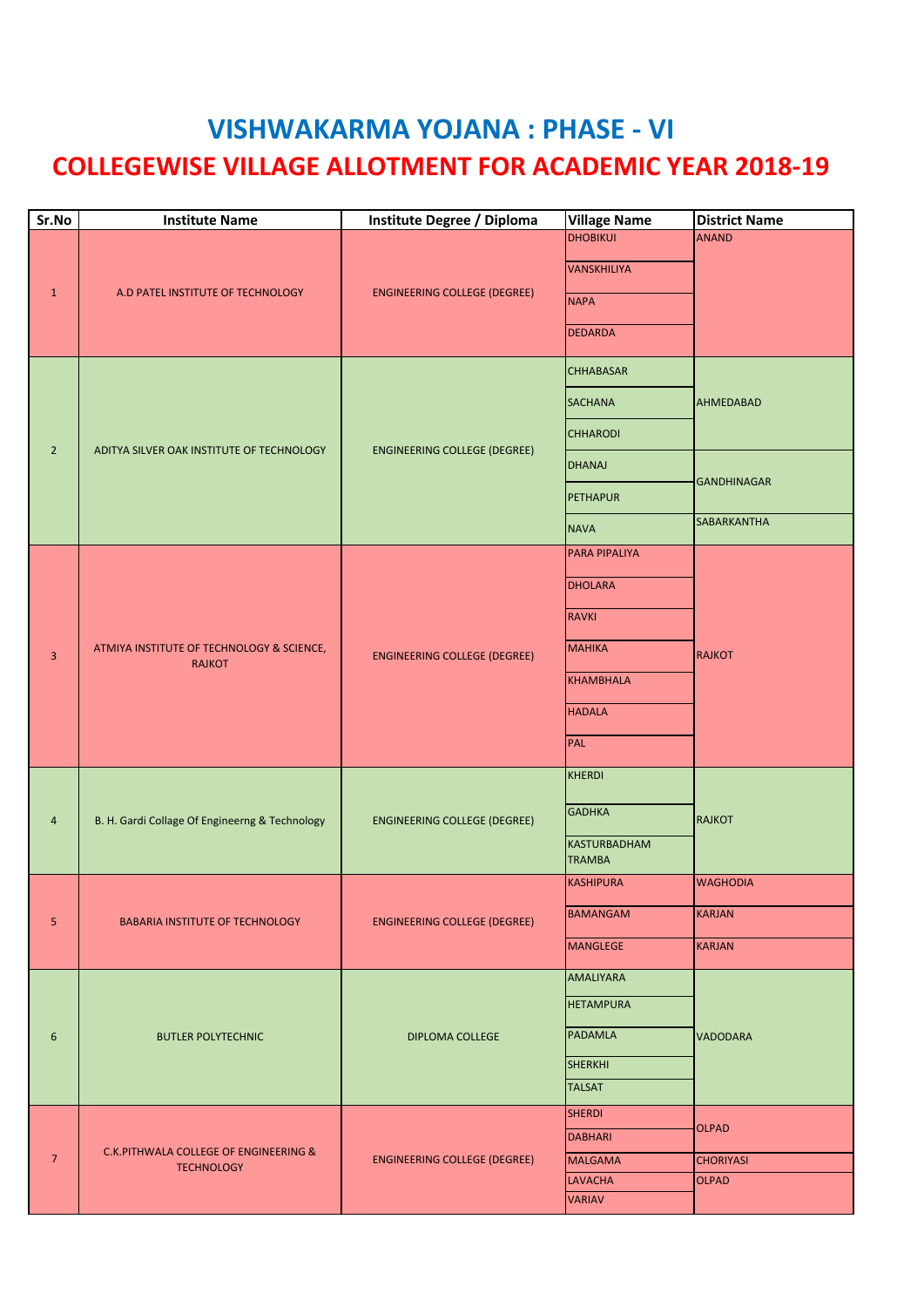|                |                                                             |                                     | <b>KANJHA</b>         |                    |
|----------------|-------------------------------------------------------------|-------------------------------------|-----------------------|--------------------|
| $8\phantom{1}$ | DR SUBHASH TECHNICAL CAMPUS, JUNAGADH                       | <b>ENGINEERING COLLEGE (DEGREE)</b> | <b>BHIYAL</b>         |                    |
|                |                                                             |                                     | KOYLI                 | <b>JUNAGADH</b>    |
|                |                                                             |                                     | NANDARKHI             |                    |
|                |                                                             |                                     | <b>GOVINDI</b>        |                    |
| 9              | ENGINEERING COLLEGE TUWA                                    | <b>ENGINEERING COLLEGE (DEGREE)</b> | <b>KAKANPUR</b>       | <b>PANCHMAHAL</b>  |
|                |                                                             |                                     | <b>TUWA</b>           |                    |
|                |                                                             |                                     | <b>VEGANPUR</b>       |                    |
|                |                                                             |                                     | <b>BAHI</b>           |                    |
|                |                                                             |                                     | <b>CHANDRALA</b>      | <b>GANDHINAGAR</b> |
|                |                                                             |                                     | <b>PRANTIYA</b>       |                    |
| 10             | <b>GANDHINAGAR INSTITUTE OF TECHNOLOGY</b>                  | <b>ENGINEERING COLLEGE (DEGREE)</b> | <b>PRANTIYA</b>       |                    |
|                |                                                             |                                     | <b>SHIHOLI</b>        |                    |
|                |                                                             |                                     | <b>VASAN</b>          |                    |
|                |                                                             |                                     | <b>UNAVA</b>          |                    |
|                |                                                             |                                     | <b>BODIDRA BUJARG</b> |                    |
| 11             | Government Engineering College, Godhra                      | <b>ENGINEERING COLLEGE (DEGREE)</b> | <b>NANDISAR</b>       | PANCHMAHAL         |
|                |                                                             |                                     | <b>ORWADA</b>         |                    |
|                | GOVERNMENT POLYTECHNIC, VALSAD                              |                                     | <b>SHOLDHARA</b>      | <b>VALSAD</b>      |
|                |                                                             | <b>DIPLOMA COLLEGE</b>              | <b>VAD</b>            |                    |
|                |                                                             |                                     | VADSAGAR              |                    |
| 12             |                                                             |                                     | <b>TEJLAV</b>         |                    |
|                |                                                             |                                     | PIPALGHABHAN          |                    |
|                |                                                             |                                     | <b>PATHRI</b>         |                    |
|                |                                                             |                                     | <b>THALIYA</b>        |                    |
|                | GYANMANJARI INSTITUTE OF TECHNOLOGY (GTU<br>Inst. Code 129) | <b>ENGINEERING COLLEGE (DEGREE)</b> | <b>BAGDANA</b>        | <b>BHAVNAGAR</b>   |
|                |                                                             |                                     | <b>DIHOR</b>          |                    |
|                |                                                             |                                     | <b>BUDHEL</b>         |                    |
|                |                                                             |                                     | <b>KUKAD</b>          |                    |
| $13\,$         |                                                             |                                     | <b>PATANA</b>         |                    |
|                |                                                             |                                     | <b>GORKHI</b>         |                    |
|                |                                                             |                                     | <b>VALUKAD</b>        |                    |
|                |                                                             |                                     | <b>GOGHA</b>          |                    |
|                |                                                             |                                     | <b>AMBLA</b>          |                    |
|                |                                                             |                                     | <b>HATHAB</b>         |                    |
|                |                                                             |                                     | <b>BHARAPARA</b>      |                    |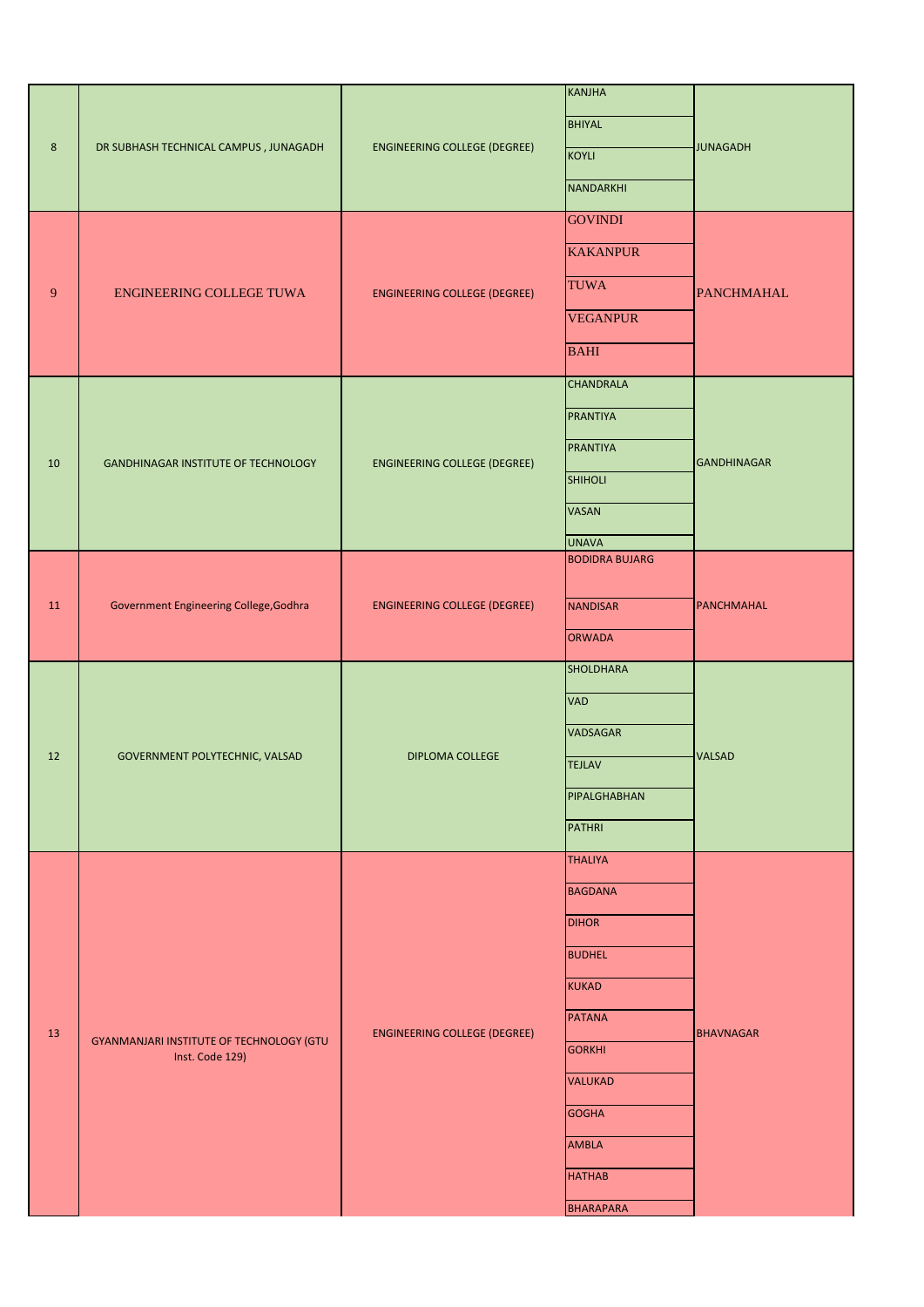| 14 | INSTITUTE OF TECHNOLOGY AND MANAGEMENT<br>UNIVERSE(ITMU), VADODARA  | <b>ENGINEERING COLLEGE (DEGREE)</b> | <b>CHIKHODARA</b><br><b>DHANIYAVI</b><br><b>ALAMGIR</b><br><b>ANKHI</b> | <b>VADODARA</b>    |
|----|---------------------------------------------------------------------|-------------------------------------|-------------------------------------------------------------------------|--------------------|
| 15 | L. J. INSTITUTE OF ENGINEERING & TECHNOLOGY,<br>AHMEDABAD           | <b>ENGINEERING COLLEGE (DEGREE)</b> | <b>NANI DEVATI</b><br><b>PIPAN</b><br><b>SOYALA</b>                     | <b>AHMEDABAD</b>   |
| 16 | L.D.COLLEGE OF ENGINEERING, AHMEDABAD                               | <b>ENGINEERING COLLEGE (DEGREE)</b> | <b>ADALAJ</b><br><b>VAVOL</b><br><b>TITODA</b>                          | <b>GANDHINAGAR</b> |
|    | LUKHDHIRJI ENGINEERING COLLEGE (DIPLOMA),<br><b>MORBI</b>           |                                     | <b>SAKAT SANALA</b><br><b>LILAPAR</b>                                   | <b>MORBI</b>       |
| 17 |                                                                     | <b>ENGINEERING COLLEGE (DEGREE)</b> | PANGARBARI                                                              | <b>VALSAD</b>      |
|    |                                                                     |                                     | <b>JARAKHIYA</b>                                                        | <b>AMRELI</b>      |
|    |                                                                     |                                     | <b>KHATA AMBA</b>                                                       | <b>NAVSARI</b>     |
|    | NEOTECH FACULTY OF DIPLOMMA ENGINEERING                             | <b>DIPLOMA COLLEGE</b>              | <b>PILOL</b>                                                            | <b>VADODARA</b>    |
|    |                                                                     |                                     | <b>AMARAPURA</b>                                                        |                    |
|    |                                                                     |                                     | <b>DUMAD</b>                                                            |                    |
| 18 |                                                                     |                                     | <b>GANPATPURA</b>                                                       |                    |
|    |                                                                     |                                     | <b>SUKHLIPUR</b>                                                        |                    |
|    |                                                                     |                                     | <b>BHAUPURA</b>                                                         |                    |
|    |                                                                     |                                     | <b>ANKHOL</b>                                                           |                    |
|    |                                                                     |                                     | <b>AMRESHWAR</b><br><b>ZAMPODAD</b>                                     |                    |
|    | OM ENGINEERING COLLEGE JUNAGADH                                     | <b>ENGINEERING COLLEGE (DEGREE)</b> | <b>VIJAPUR</b>                                                          | <b>JUNAGADH</b>    |
| 19 |                                                                     |                                     | <b>PANCHPIPLA</b>                                                       | <b>RAJKOT</b>      |
|    |                                                                     |                                     | <b>KATHROTA</b>                                                         | <b>JUNAGADH</b>    |
|    |                                                                     |                                     | <b>CHUDA SORSTH</b>                                                     |                    |
| 20 | PARUL POLYTECHNIC INSTITUTE,<br>LIMDA, WAGHODIA (COLLEGE CODE: 639) | <b>DIPLOMA COLLEGE</b>              | <b>PADMALA</b>                                                          | <b>VADODARA</b>    |
|    |                                                                     |                                     | <b>GORAJ</b>                                                            |                    |
|    |                                                                     |                                     | <b>VYARA</b>                                                            |                    |
|    |                                                                     |                                     | <b>VASNA-KOTARIYA</b>                                                   |                    |